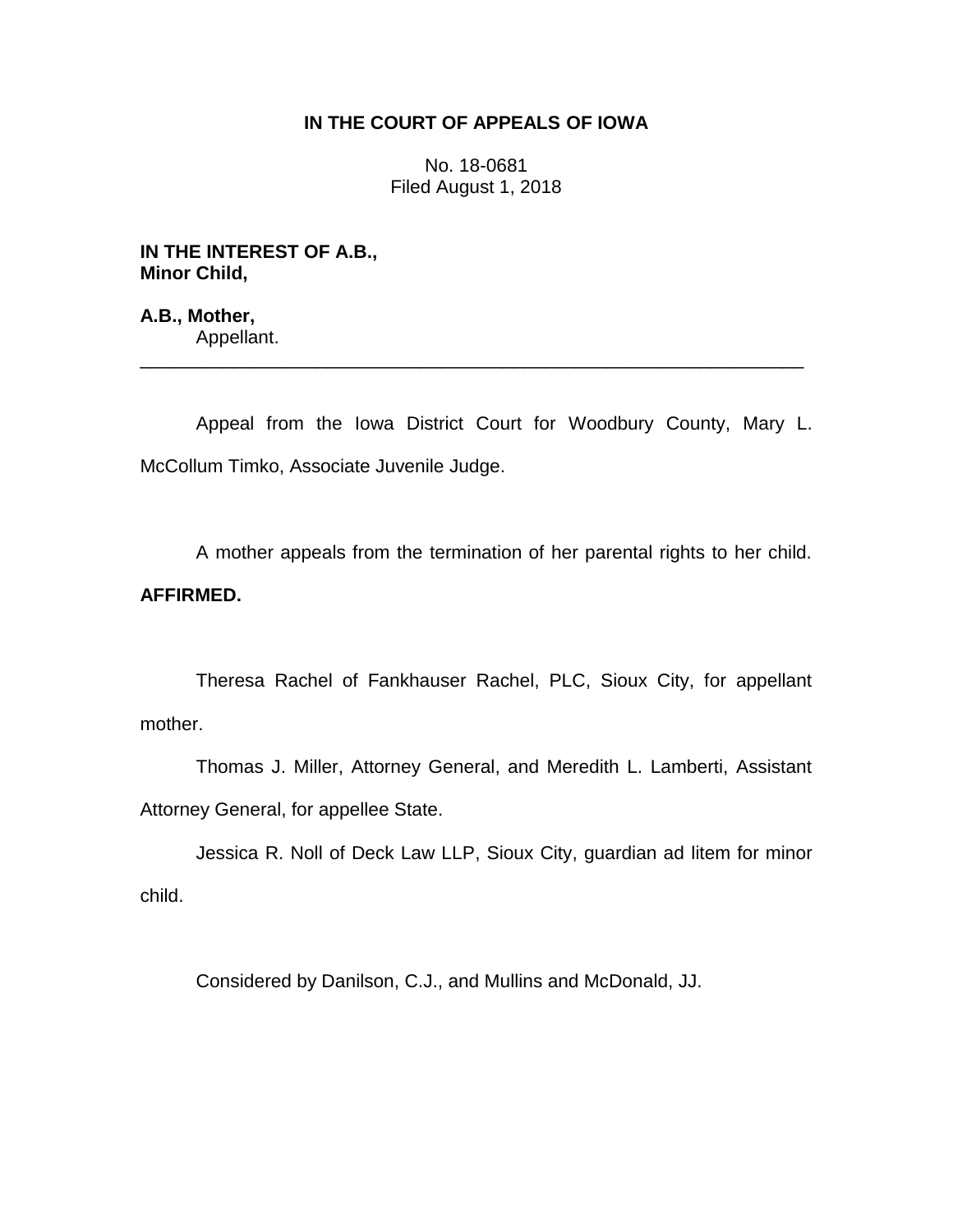## **DANILSON, Chief Judge.**

A mother appeals from the termination of her parental rights to her child, A.B., pursuant to Iowa Code section 232.116(1)(b), (d), (e), (g), (h), and (*l*) (2018).<sup>1</sup> She does not contest the grounds for termination, but rather asserts the juvenile court made mistakes of fact and misapplied the law. Based on the evidence reflecting the mother has not maintained contact with A.B. and has not demonstrated a likelihood of long-standing sobriety, we find termination of the mother's parental rights to A.B. is in A.B.'s best interest. We therefore affirm.

### **I. Background Facts & Proceedings.**

 $\overline{a}$ 

A.B. was born in September 2017 and was immediately removed from the mother's care due to the mother's use of alcohol and illegal substances while pregnant with A.B.<sup>2</sup> The mother did not participate in reunification services or any visitation with A.B. throughout the course of this matter. The mother admitted at trial she had avoided efforts by service providers to contact her because she was actively using illegal substances. After a hearing held December 18, 2017, the juvenile court determined that, due to the parents' lack of participation in services, aggravated circumstances existed warranting the waiver of further reasonable efforts toward reunification. The mother entered inpatient substance-abuse treatment in January 2018. At the time of the combined permanency and

2

<sup>&</sup>lt;sup>1</sup> The parental rights of two putative fathers were also terminated. The putative fathers do not appeal.

 $2$  The mother's parental rights to another child were terminated in June 2017 due to the mother's continued use of illegal substances and failure to participate in reunification services. The mother was pregnant with A.B. at the time of the previous termination.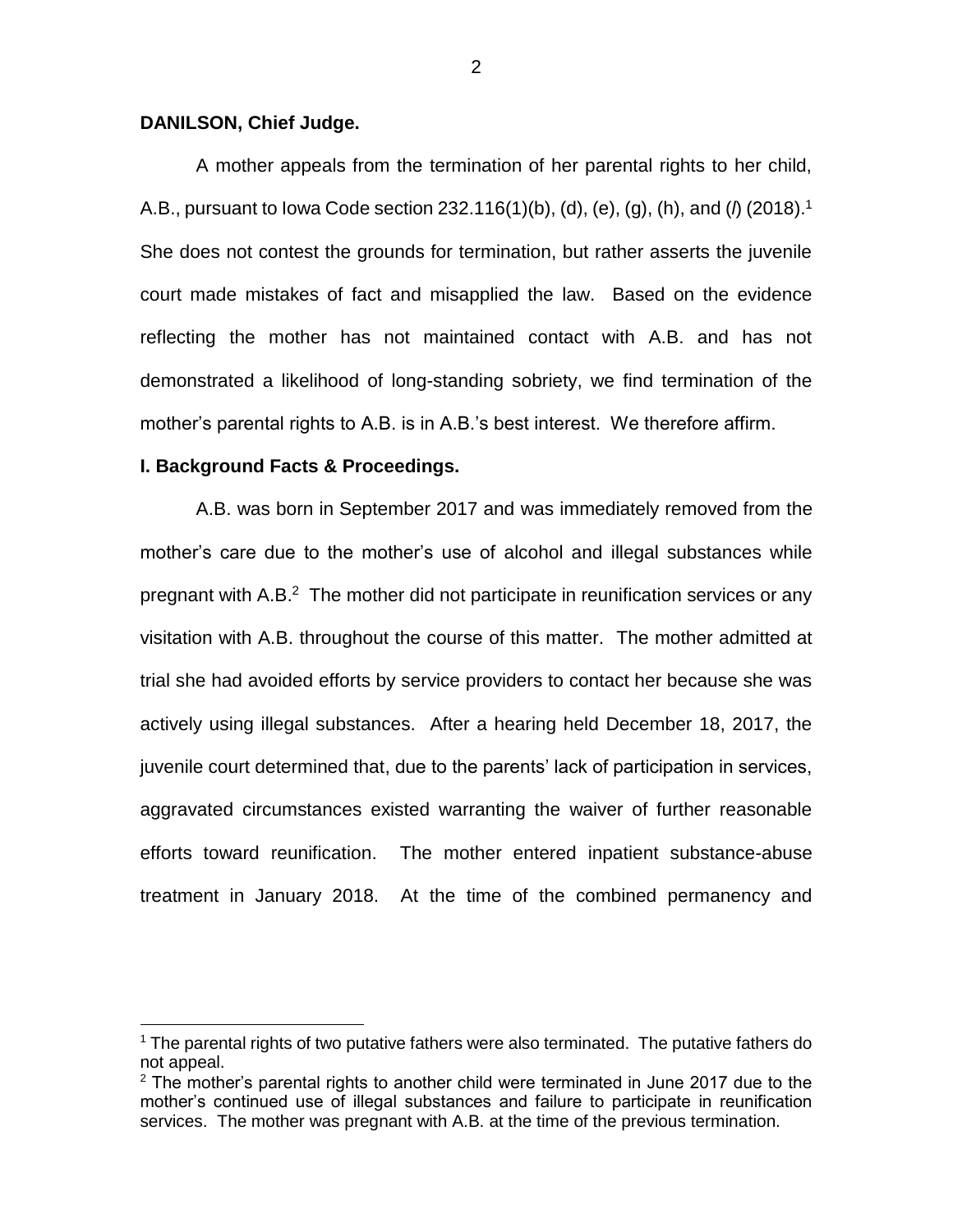termination hearing on March 16, 2018, the mother acknowledged she had not

seen A.B. since A.B.'s birth.

In an order entered April 4, the juvenile court terminated the mother's parental rights to A.B., finding:

The actions of [the mother] in her previous child in need of assistance proceedings as well as her actions in this child in need of assistance action concerning [A.B.] demonstrate a total lack of interest in parenting. [The mother] did not demonstrate any interest, let alone a genuine interest, in completing the responsibilities in the case plan in either case. She had no contact with the service providers and was unable to be located despite persistent attempts on the part of the Department of Human Services and [Family Safety, Risk, and Permanency] FSRP [providers] to contact her. . . . [The mother] has not demonstrated that she desired to maintain a place of importance in [A.B.]'s life as she failed to have any contact with [A.B.] since her removal. Given that [the mother] has had no contact with [A.B.] since her birth, the court finds clear and convincing evidence that there is no bond or closeness that would be harmful to [A.B.] to end. The court finds that [the mother] has, in fact, abandoned [A.B.] [The mother] was never a parent to [A.B.] Even prenatally, [the mother] showed little to no regard for her unborn child as she continued to use illegal substances and alcohol throughout her pregnancy.

. . . . [A.B.] has moved on without her mother. She has grown and is meeting her milestones without any financial, physical, or emotional support from her parents. To try and introduce these parents to her at some point in the future would be harmful to her emotionally. None of her parents are in a position to state that they could have [A.B.] in their care without considerable time and attention to deal with their own issues. The history would demonstrate that they would not be able to accomplish this in a time frame that would be in [A.B.]'s best interest.

The court finds that it is in the best interest of [A.B.] that the parental rights of [the mother] . . . be terminated as pled in the State's petition. The court finds, after giving primary consideration to the physical, mental, and emotional condition and needs of the child, that a termination of parental rights is the most appropriate decision that can be made to further the well-being and future of [A.B.]

The mother appeals.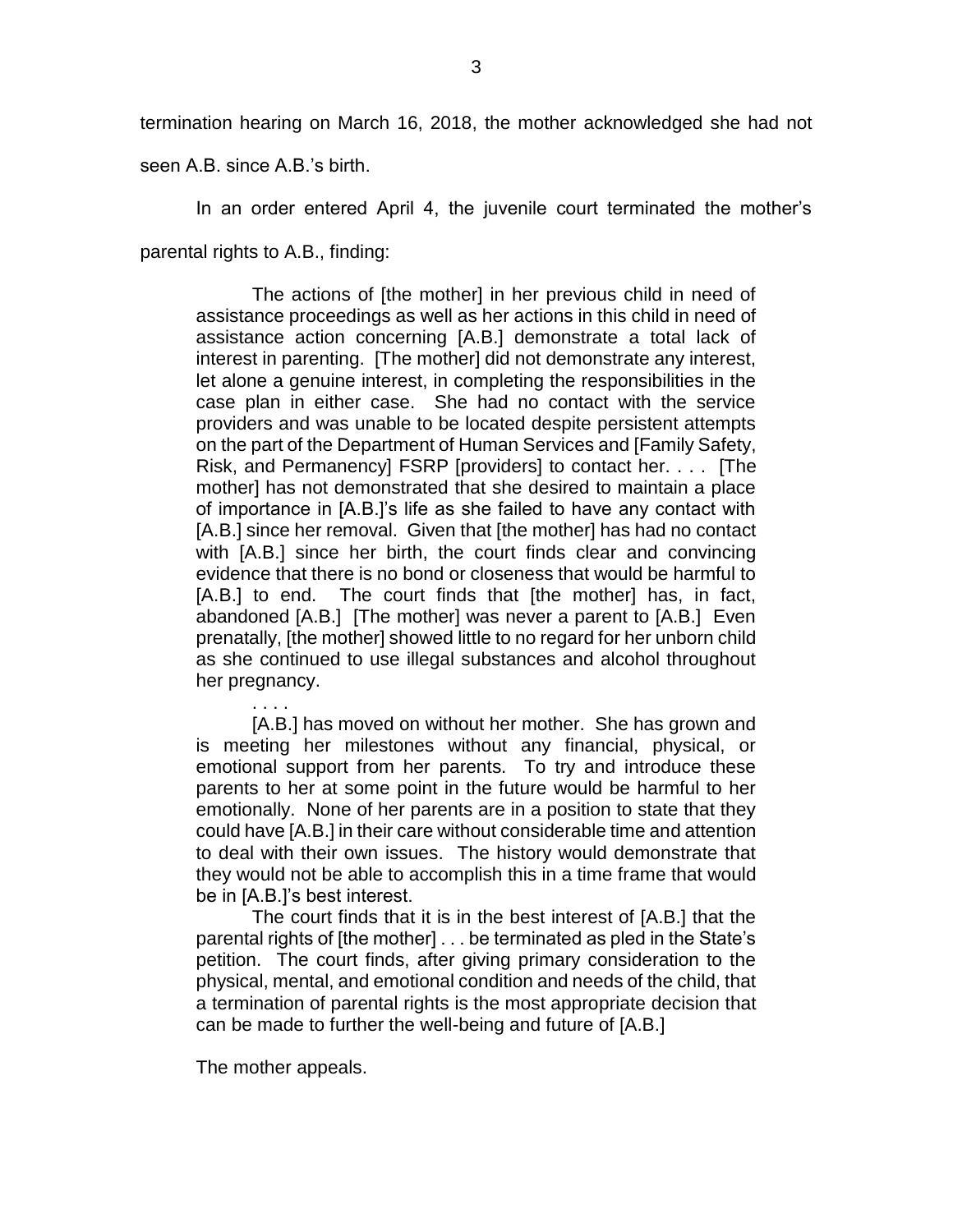## **II. Standard of Review.**

We review termination proceedings de novo. *In re J.C.*, 857 N.W.2d 495, 500 (Iowa 2014). "[O]ur fundamental concern is the child's best interests." *Id.*

## **III. Analysis.**

The mother contends the juvenile court made improper factual findings that the mother has shown no interest in parenting A.B., participating in reunification services, or engaging in visits; and that the mother has chosen to work in an establishment that is not helpful to her recovery from substance abuse. The mother also argues the court should have made a finding that the mother's absence from the waiver-of-reasonable-efforts hearing was due to her placement in inpatient substance-abuse treatment. The mother additionally asserts the juvenile court misapplied the law in determining the parents were afforded reunification efforts, considering the mother's past performance in evaluating her potential for successful parenting, and in denying the mother's request for six additional months to work toward reunification.

The State maintains the mother has not preserved error on the court's factual findings and its determination as to reasonable efforts. *See In re A.B.*, 815 N.W.2d 764, 773 (Iowa 2012) ("[T]he general rule that appellate arguments must first be raised in the trial court applies to CINA and termination of parental rights cases."). Regardless of whether error was preserved on all of the mother's claims, her claims fail on the merits.

First, on our review of the record, we cannot discern an improper recitation of the facts in the juvenile court's termination order. For example, the mother contends the court should have found her absence from the December 18, 2017

4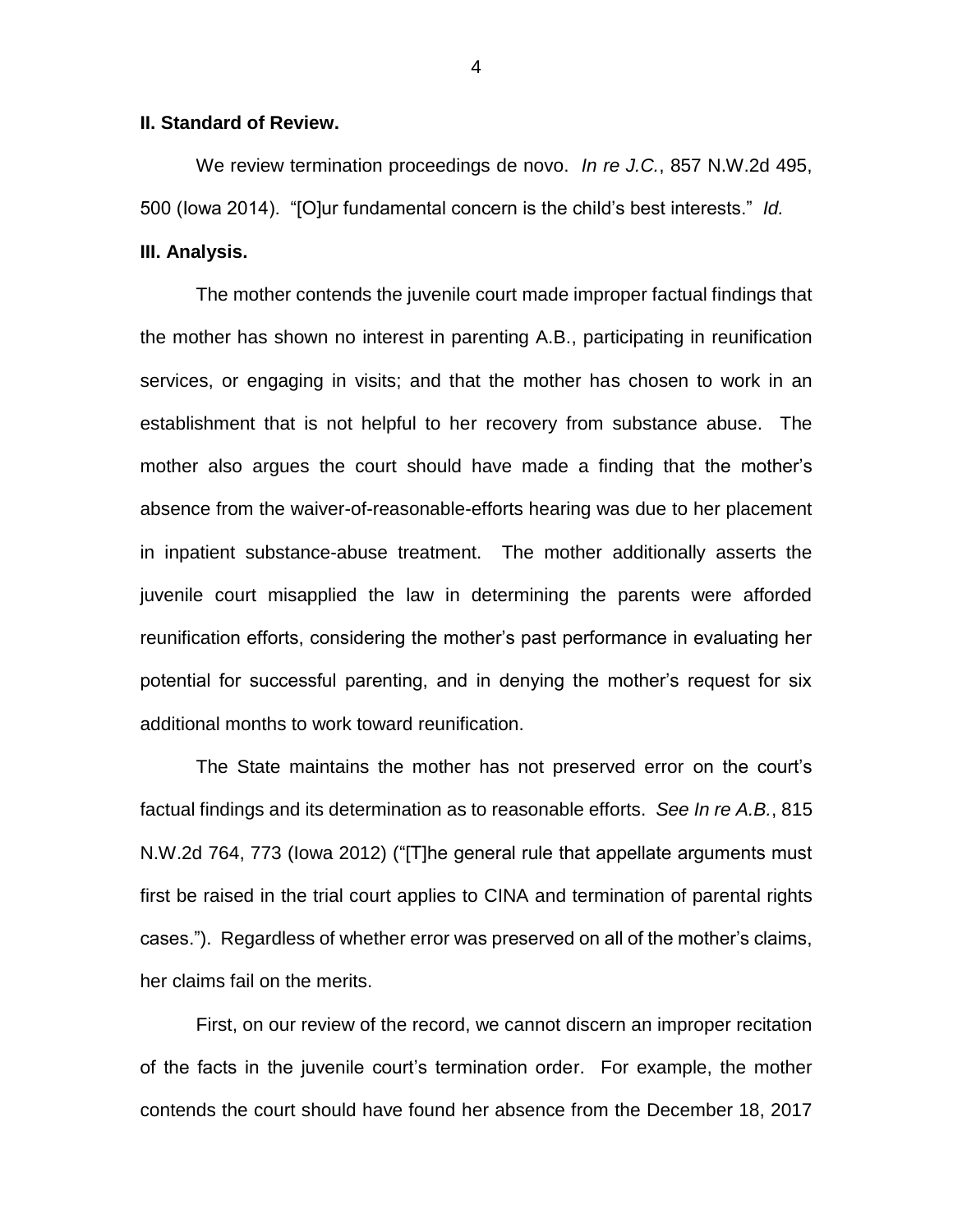waiver-of-reasonable-efforts hearing was due to placement in an inpatient substance-abuse treatment program. However, she stated at the termination hearing she did not begin inpatient treatment until January 2018. When asked why she did not attend the hearing, she said, "No reason." Also, the court correctly noted in the termination order the mother had *applied* for work at a casino, not that the mother was working there. The mother stated at trial she had applied for the job and recognized it was not a good choice in support of her maintaining sobriety. We find the juvenile court's findings of fact were supported by the record.

We also find no error in the court's application of the law. The evidence reflects the department of human services offered services to the mother and attempted numerous times to contact the mother and encourage her to engage in services. All of the attempts were rebuffed by the mother. Additionally, the mother did not request additional services or challenge the court's order waiving reasonable efforts, and she cannot raise this issue for the first time on appeal. *See In re A.A.G.*, 708 N.W.2d 85, 91 (Iowa 2005) ("The Department has an obligation to make reasonable efforts toward reunification, but a parent has an equal obligation to demand other, different, or additional services prior to a permanency or termination hearing.").

Additionally, the juvenile court's consideration of the mother's past performance was appropriate. The court cited *In re R.K.B.*, which states that in determining whether termination is in the child's best interest:

We consider what the future holds for the child if returned to his or her parents. Insight for this determination can be gained from evidence of the parent's past performance, for that performance may be indicative of the quality of the future care the parent is capable of providing.

5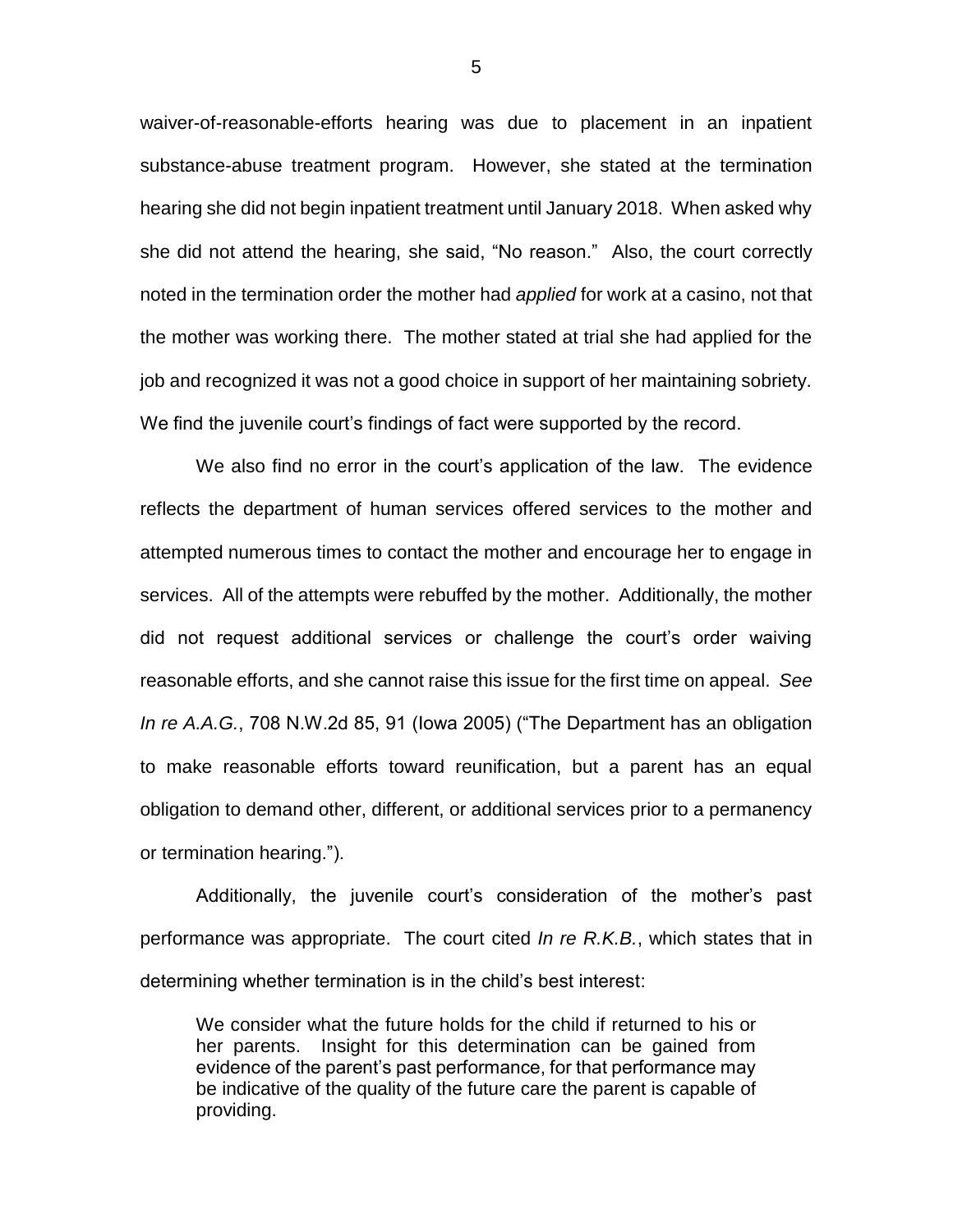572 N.W.2d 600, 601 (Iowa 1998) (quoting *In re C.M.W.*, 503 N.W.2d 874, 875 (Iowa Ct. App. 1993)). The juvenile court determined the mother's actions in failing to participate in services and visitation with A.B. demonstrate the mother's disregard for A.B. We agree. Although the mother had engaged in substanceabuse treatment at the time of the termination hearing and was making efforts to find employment and long-term housing, she had not demonstrated an ability to maintain sobriety or a genuine interest in parenting A.B. The mother had not participated in services or made attempts to see A.B. other than placing a few phone calls to service providers inquiring about visitation. The mother's past efforts as a parent to A.B. certainly inform the court as to her potential for future parenting efforts. The juvenile court correctly considered the mother's past performance.

Last, the mother asserts the juvenile court should have granted her request for six additional months to work toward reunification with A.B. The juvenile court held:

[The mother]'s substance-abuse issues as well as her chaotic and dysfunctional lifestyle are long standing. Only recently has she attempted to address her addiction as it pertains to the current case . . . .

. . . .

The treatment outcome listed . . . does not bode well for [the mother] being able to maintain sobriety this time around. According to the progress report dated March 13, 2018, "[the mother] appears to be in the contemplative stage of change (a very early stage), and she is at high risk for relapse, and this is due to her transitioning from this program." . . . "This program" refers to inpatient treatment.

[The mother] is still transitioning. [The mother] has not established a permanent residence. She has chosen to [apply for] work at a place that she, herself, admits is not good for her recovery given that alcohol will be served and people will be intoxicated and those are triggers identified by her. She has not indicated a firm support system for sobriety. . . . None of this gives the court comfort